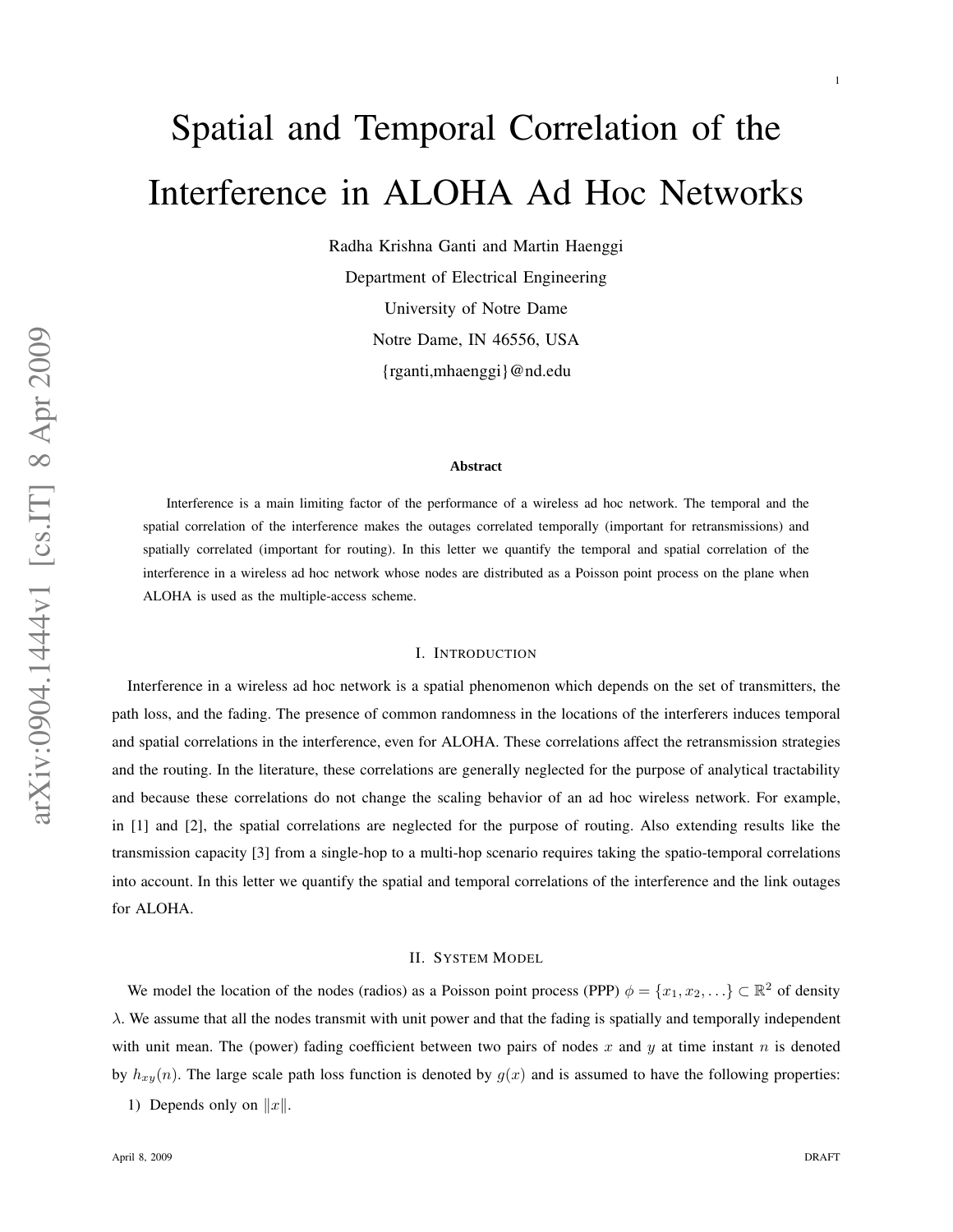- 2) Monotonically decreases with  $||x||$ .
- 3) Integrable:

$$
\int_0^\infty x g(x) \mathrm{d}x < \infty. \tag{1}
$$

For example, a valid path loss model is given by

$$
g_{\epsilon}(x) = \frac{1}{\epsilon + \|x\|^{\alpha}}, \ \epsilon \in (0, \infty), \ \alpha > 2.
$$

We can model the standard singular path loss model  $g(x) = ||x||^{-\alpha}$  by considering the limit  $\lim_{\epsilon \to 0} g_{\epsilon}(x)$ . The interference at time instant  $m$  and (spatial) location  $z$  is given by

$$
I_k(z) = \sum_{x \in \phi} \mathbf{1}(x \in \phi_k) h_{xz}(k) g(x - z).
$$
 (3)

where  $\phi_k$  denotes the transmitting set at time k. We assume that the MAC protocol used is ALOHA where each node decides to transmit independently with probability  $p$  in each slot.

#### III. SPATIO-TEMPORAL CORRELATION OF INTERFERENCE

In a wireless system the transmitting set changes at every time slot because of the MAC scheduler. Since the transmitting sets at different time slots are chosen from  $\phi$  (a common source of randomness), the interference exhibits temporal and spatial correlation. Since ALOHA chooses the transmitting sets identically across time,  $I_k(u)$ is identically distributed for all  $k$ . Since nodes transmit independently of each other in ALOHA, the transmitting set  $\phi_k \subset \phi$  is also spatially stationary, and hence  $I_k(u) \stackrel{d}{=} I_k(o)$  where  $\stackrel{d}{=}$  denotes equality in distribution and o denotes the origin in  $\mathbb{R}^2$ . Hence we have

$$
\mathbb{E}I_k(u) = \mathbb{E}I_k(o)
$$
  
\n
$$
\stackrel{(a)}{=} \mathbb{E} \sum_{x \in \phi} \mathbf{1}(x \in \phi_k) h_{xo}(k) g(x)
$$
  
\n
$$
\stackrel{(b)}{=} p\lambda \int_{\mathbb{R}^2} g(x) dx,
$$
\n(4)

where (a) follows from Campbell's theorem [4] and (b) follows since  $\mathbb{E}[h] = 1$ . The second moment of the interference is given by

F

$$
\mathbb{E}[I_k(o)^2] = \mathbb{E}\left[\left(\sum_{x \in \phi_k} h_{xo}(k)g(x)\right)^2\right]
$$
  
\n
$$
= \mathbb{E}\sum_{x \in \phi_k} h_{xo}^2(k)g^2(x)
$$
  
\n
$$
+ \mathbb{E}\sum_{x,y \in \phi_k}^{x \neq y} h_{xo}(k)h_{yo}(k)g(x)g(y)
$$
  
\n
$$
\stackrel{(a)}{=} p\mathbb{E}[h^2]\lambda \int_{\mathbb{R}^2} g^2(x)dx
$$
  
\n
$$
+ p^2 \mathbb{E}[h]^2 \lambda^2 \int_{\mathbb{R}^2} \int_{\mathbb{R}^2} g(x)g(y)dxdy.
$$
 (5)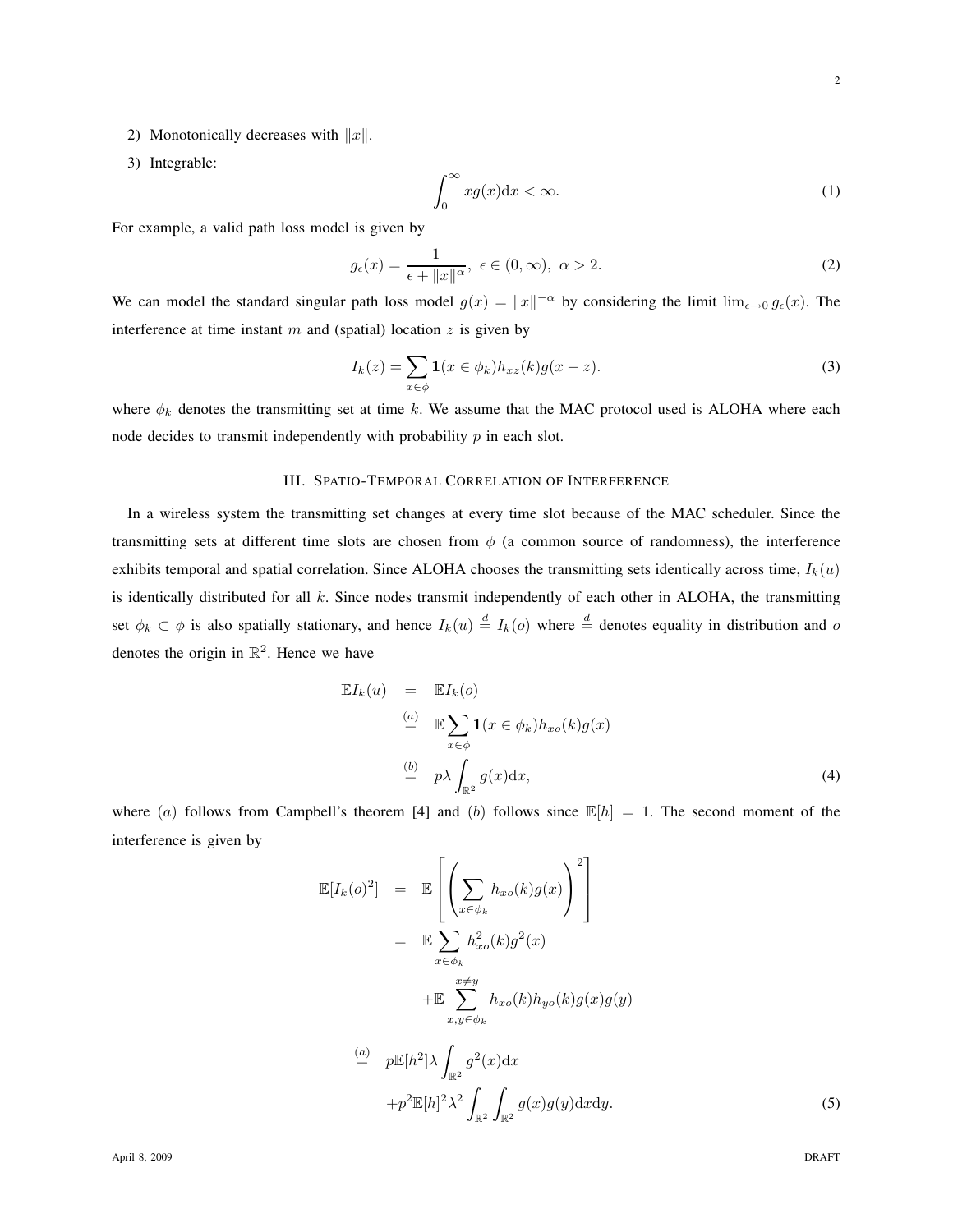where (a) follows from the independence of  $h_{xo}(k)$  and  $h_{yo}(k)$  and the second-order product density formula of the Poisson point process [4]. When the fading follows a Nakagami- $m<sup>1</sup>$  distribution and the path loss model is given by  $g_{\epsilon}(x)$ , the variance of the interference follows from (4) and (5) and is given by

$$
\text{Var}\left[I_k(o)\right] = \frac{2\pi^2(\alpha - 2)p\lambda}{\epsilon^{2 - 2/\alpha}\alpha^2 \sin(2\pi/\alpha)} \frac{m+1}{m},\tag{7}
$$

and the mean product of  $I_k(u)$  and  $I_l(v)$  at times k and l,  $k \neq l$  is given by

$$
\mathbb{E}[I_k(u)I_l(v)]
$$
\n
$$
= \mathbb{E}\left[\sum_{x \in \phi_k} h_{xu}(k)g(x-u)\sum_{y \in \phi_l} h_{yv}(l)g(y-v)\right]
$$
\n
$$
= p^2 \mathbb{E}[h]^2 \lambda \int_{\mathbb{R}^2} g(x-u)g(x-v)dx
$$
\n
$$
+ \mathbb{E}\sum_{x,y \in \phi}^{x \neq y} \mathbf{1}(x \in \phi_k) \mathbf{1}(y \in \phi_l) h_{xu}(k)h_{yv}(l)g(x)g(y).
$$

By Campbell's theorem and the second order product density of a PPP, we have

$$
\mathbb{E}[I_k(u)I_l(v)] = p^2 \mathbb{E}[h]^2 \lambda \int_{\mathbb{R}^2} g(x-u)g(x-v) \mathrm{d}x
$$

$$
+ \lambda^2 p^2 \mathbb{E}[h]^2 \int_{\mathbb{R}^2} \int_{\mathbb{R}^2} g(x)g(y) \mathrm{d}x \mathrm{d}y \tag{8}
$$

$$
= p2 \lambda \int_{\mathbb{R}^2} g(x - u) g(x - v) dx
$$
 (9)

$$
+\lambda^2 p^2 \left(\int_{\mathbb{R}^2} g(x) dx\right)^2.
$$
 (10)

*Lemma 1:* The spatio-temporal correlation coefficient of the interferences  $I_k(u)$  and  $I_l(v)$ ,  $k \neq l$ , when the path loss function  $g(x)$  satisfies (1) is given by

$$
\zeta(u,v) = \frac{p \int_{\mathbb{R}^2} g(x)g(x - \|u - v\|) \mathrm{d}x}{\mathbb{E}[h^2] \int_{\mathbb{R}^2} g^2(x) \mathrm{d}x}.
$$
\n(11)

*Proof:* Since  $I_k(u)$  and  $I_l(v)$  are identically distributed, we have

$$
\zeta(u,v) = \frac{\mathbb{E}[I_k(u)I_l(v)] - \mathbb{E}[I_k(u)]^2}{\mathbb{E}[I_k(u)^2] - \mathbb{E}[I_k(u)]^2}.
$$
\n(12)

Since  $I_k(u) \stackrel{d}{=} I_k(o)$  and by substituting for the above quantities we have,

$$
\zeta(u,v) = \frac{p \int_{\mathbb{R}^2} g(x-u)g(x-v)dx}{\mathbb{E}[h^2] \int_{\mathbb{R}^2} g^2(x)dx}
$$

$$
\stackrel{\text{(a)}}{=} \frac{p \int_{\mathbb{R}^2} g(x)g(x-\|u-v\|)dx}{\mathbb{E}[h^2] \int_{\mathbb{R}^2} g^2(x)dx},
$$
(13)

where (a) follows by using the substitution  $y = x - u$  and the fact that  $g(x)$  depends only on  $||x||$ .

<sup>1</sup>The distribution is given by

$$
F(x) = 1 - \frac{\Gamma_{\text{ic}}(m, mx)}{\Gamma(m)},
$$
\n(6)

where Γ<sub>ic</sub> denotes the incomplete gamma function.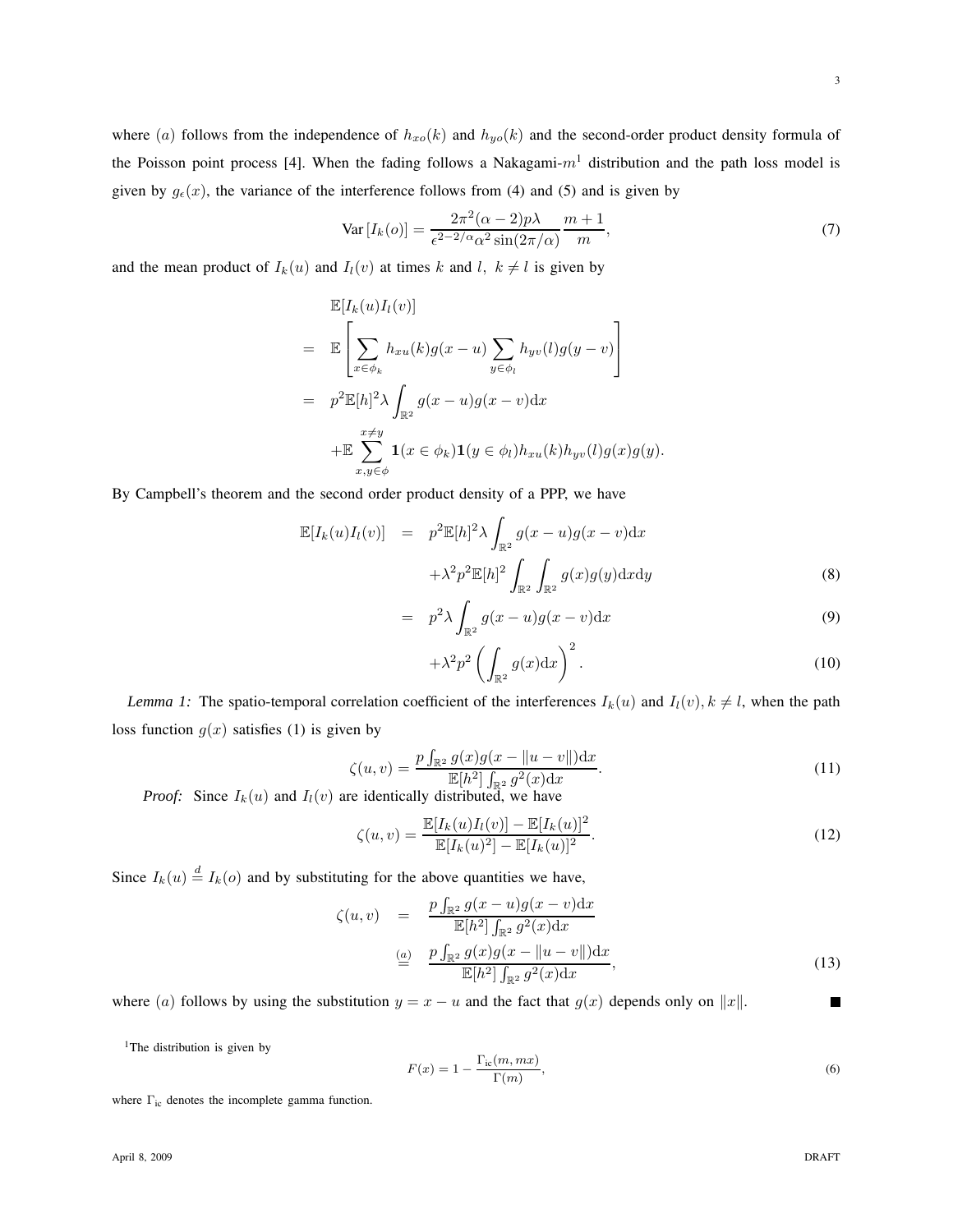We have the following result about the temporal correlation by setting  $||u - v|| = 0$ .

*Corollary 2:* The temporal correlation coefficient with ALOHA as the MAC protocol and is given by

$$
\zeta_t = \frac{p}{\mathbb{E}[h^2]}.\tag{14}
$$

When the fading is Nakagami-m, the correlation coefficient is  $\zeta_t = \frac{pm}{m+1}$ . In particular, for  $m = 1$  (Rayleigh fading), the temporal correlation coeffecient is  $p/2$  and for  $m \to \infty$  (no fading), the temporal correlation coeffecient is p. We first observe that the correlation increases with increasing  $m$ , i.e., fading decreases correlation which is intuitive. Observe that in the above derivation,  $\int_{\mathbb{R}^2} g^2(x) dx$  is not defined when  $g(x) = ||x||^{-\alpha}$ , but we can use  $g_\epsilon(x)$  and take  $\epsilon \to 0$ . We now find the correlation for the singular path-loss model as a limit of  $g_{\epsilon}(x)$ .

*Corollary 3:* Let the path loss model be given by  $g_{\epsilon}(x) = 1/(\epsilon + ||x||^{\alpha})$ . We then have

$$
\lim_{\epsilon \to 0} \zeta(u, v) = 0, \quad u \neq v. \tag{15}
$$

*Proof:* We have

$$
\zeta(u,v) = \lim_{\epsilon \to 0} \frac{p \int_{\mathbb{R}^2} g_{\epsilon}(x-u) g_{\epsilon}(x-v) dx}{\mathbb{E}[h^2] \int_{\mathbb{R}^2} g_{\epsilon}^2(x) dx}
$$

$$
\stackrel{(a)}{=} \lim_{\epsilon \to 0} \frac{p \int_{\mathbb{R}^2} \frac{1}{1 + ||x - ue^{-1/\alpha}||^{\alpha}} \frac{1}{1 + ||x - ve^{-1/\alpha}||^{\alpha}} dx}{\mathbb{E}[h^2] \int_{\mathbb{R}^2} \left(\frac{1}{1 + ||x||^{\alpha}}\right)^2 dx}
$$

$$
= 0,
$$

where (*a*) follows from change of variables.

The correlation coefficient being 0 is an artifact of the singular path loss model. When the path loss is  $||x||^{-\alpha}$ , the nearest transmitter is the main contributor to the interference. So for  $u \neq v$ , the interference as viewed by u is dominated by transmitters in a disc  $B(u, \delta), \delta > 0$  of radius  $\delta$  centered at u and for v dominated by transmitters in  $B(v, \delta)$  for small  $\delta$ . The transmitters locations being independent in  $B(v, \delta)$  and  $B(u, \delta)$  for a PPP, makes the correlation-coefficient go to zero. A more powerful metric like mutual information would be better able to capture the dependence of interference for the singular path loss model. In Figure 1, the spatial correlation is plotted as a function of  $||u - v||$  for different  $\epsilon$ .

#### IV. TEMPORAL CORRELATION OF LINK OUTAGES

In the standard analysis of retransmissions in a wireless ad hoc system, the link failures are assumed to be uncorrelated across time. But this is not so, since the interference is temporally correlated. We now provide the conditional probability of link formation assuming a successful transmission.

We assume that a transmitter at the origin has a destination located at  $z \in \mathbb{R}^2$ . Let  $A_k$  denote the event that the origin is able to connect to its destination  $z$  at time instant  $k$ , i.e.,

$$
SIR = \frac{h_{oz}(k)g(z)}{I_k(z)} > \theta.
$$
\n(16)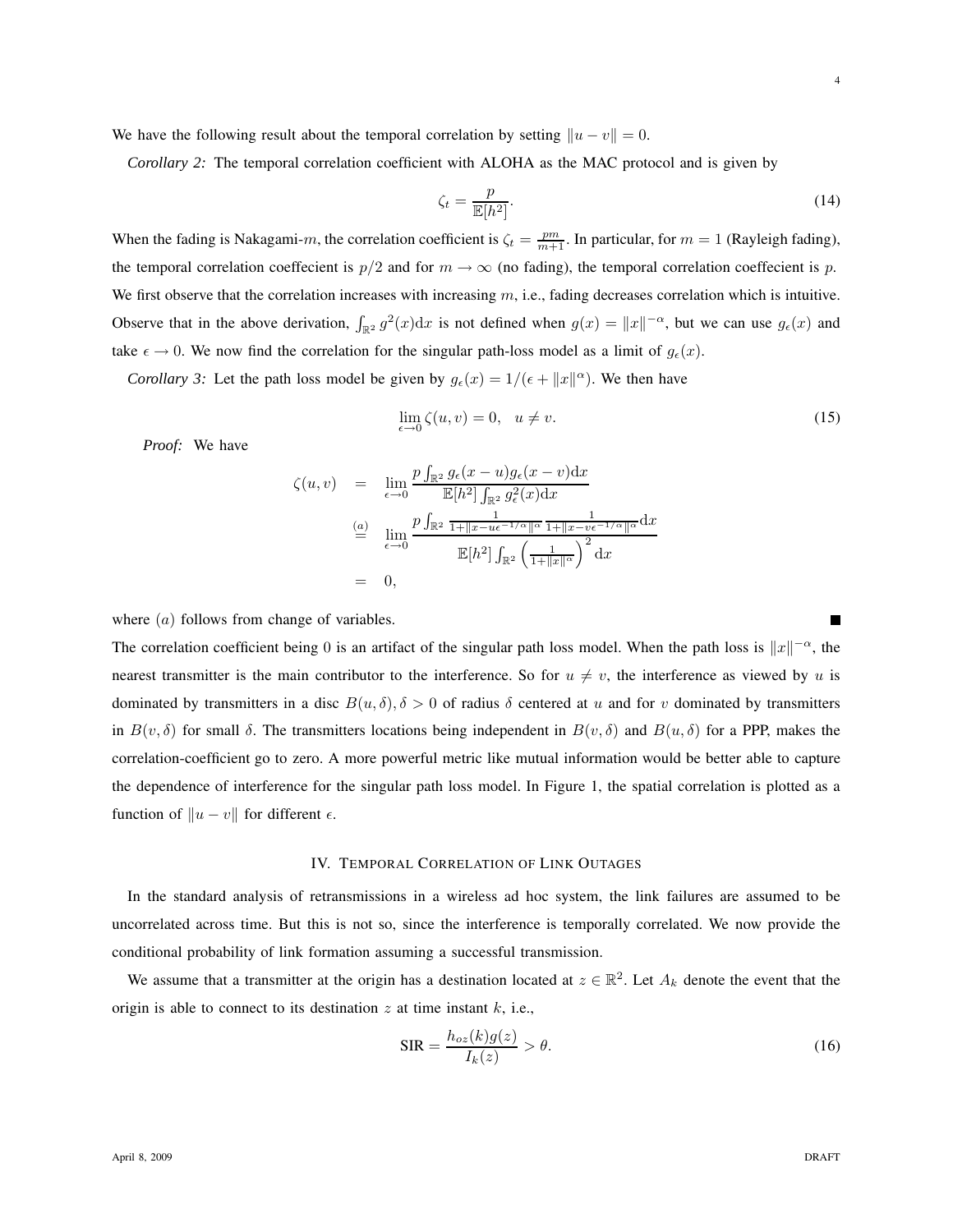

Fig. 1. Spatial correlation  $\zeta(u, v)/p$  versus  $||u - v||$ , when the path-loss model is given by  $g_{\epsilon}(x)$ ,  $\lambda = 1$  and  $\alpha = 4$ . We observe that  $\zeta_s(u, v) \to 0, u \neq v$ , for  $\epsilon \to 0$ .

For simplicity we shall assume the fading is Rayleigh (similar methods can be used for Nakagami-m). We now provide the joint probability of success  $\mathbb{P}(A_k, A_l)$ ,  $k \neq l$ . We have

$$
\mathbb{P}(A_k, A_l) = \mathbb{P}(h_{oz}(k) > aI_k(z), h_{oz}(l) > aI_l(z))
$$
  
\n
$$
\stackrel{(a)}{=} \mathbb{E}[\exp(-aI_k(z)) \exp(-aI_l(z))]
$$
  
\n
$$
= \mathbb{E}[\exp(-a\sum_{x \in \phi} g(x)[1(x \in \phi_k)h_{xz}(k) + 1(x \in \phi_l)h_{xz}(l)])]
$$
  
\n
$$
\stackrel{(b)}{=} \mathbb{E}\left[\prod_{x \in \phi} \left(\frac{p}{1 + ag(x)} + 1 - p\right)^2\right]
$$
  
\n
$$
\stackrel{(c)}{=} \exp\left(-\lambda \int_{\mathbb{R}^2} 1 - \left(\frac{p}{1 + ag(x)} + 1 - p\right)^2 dx\right),
$$
  
\n(17)

where  $a = \theta/g(z)$ . (a) follows from the independence of  $h_{oz}(k)$  and  $h_{oz}(l)$ ,  $k \neq l$ , (b) follows by taking the average with respect to  $h_{xz}(k)$ ,  $h_{xz}(l)$  and the ALOHA, (c) follows from the probability generating functional of the PPP. Similarly we have

$$
\mathbb{P}(A_l) = \exp\left(-\lambda \int_{\mathbb{R}^2} 1 - \left(\frac{p}{1 + ag(x)} + 1 - p\right) dx\right).
$$

5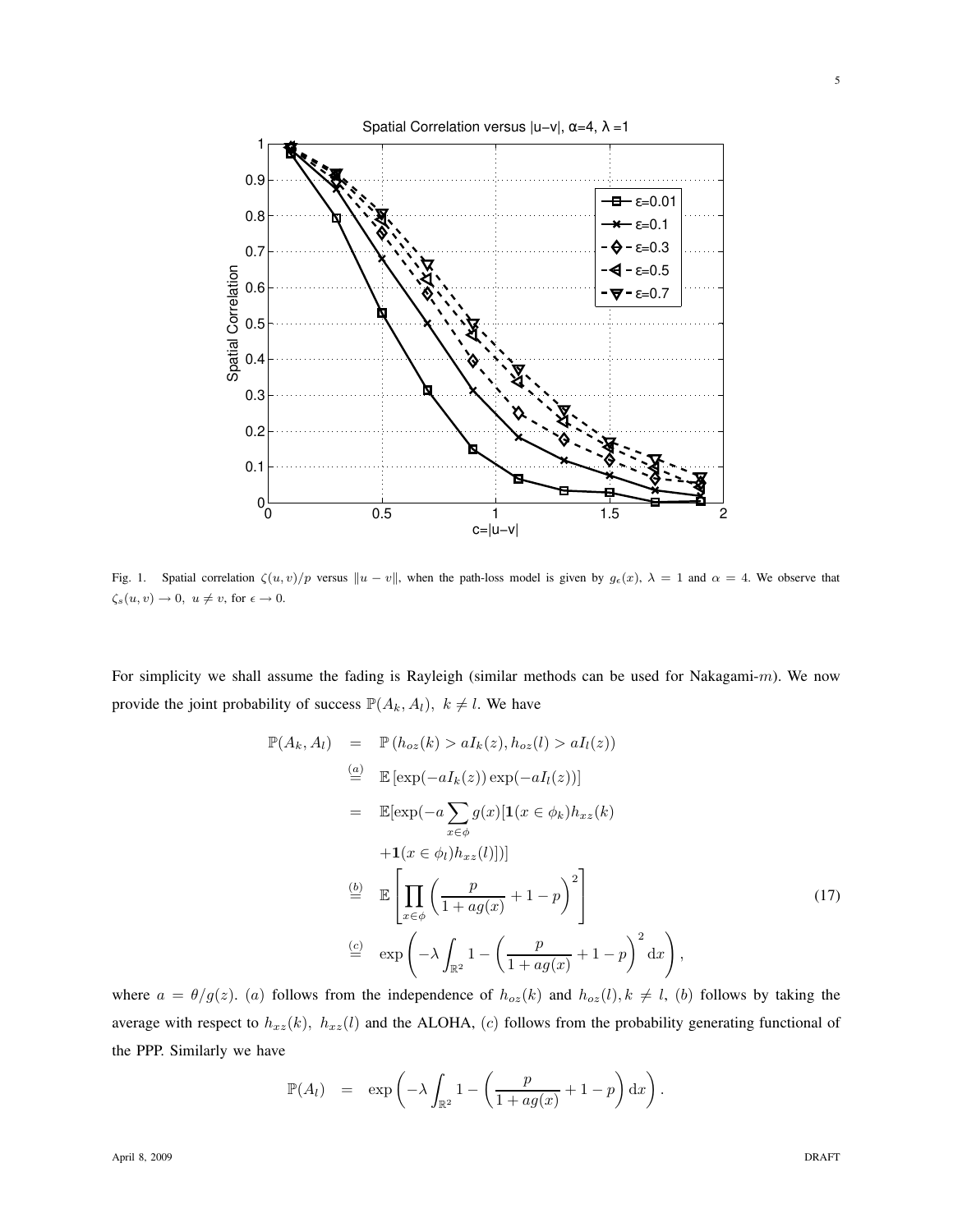

Fig. 2.  $\mathbb{P}(A_k|A_l)$  and  $\mathbb{P}(A_l)$  versus the ALOHA parameter p.  $\lambda = 1$ ,  $g(x) = ||x||^{-4}$ ,  $z = 0.5$ ,  $\theta = 1$ .

So the ratio of conditional and the unconditional probability is given by

$$
\frac{\mathbb{P}(A_k|A_l)}{\mathbb{P}(A_l)} = \frac{\mathbb{P}(A_k, A_l)}{\mathbb{P}(A_l)^2}
$$
\n
$$
= \exp\left(\lambda p^2 \int_{\mathbb{R}^2} \left(\frac{ag(x)}{1 + ag(x)}\right)^2 dx\right)
$$
\n
$$
> 1.
$$
\n(18)

When  $g(x) = ||x||^{-\alpha}$ , we have

$$
\frac{\mathbb{P}(A_k|A_l)}{\mathbb{P}(A_l)} = \exp\left(2\lambda a^{2/\alpha} p^2 \pi^2 \frac{(\alpha - 2)}{\alpha^2} \csc\left(\frac{2\pi}{\alpha}\right)\right).
$$
\n(19)

In Figure we plot the conditional and the unconditional link success probabilities. We make the following observations:

- 1) From (18), we observe that the link formation is correlated across time.
- 2) If a transmission succeeds at a time instant  $m$ , there is a higher probability that a transmission succeeds at a time instant n.
- 3) From (18), we also have  $\mathbb{P}(A_k^c | A_l^c) > \mathbb{P}(A_l^c)$ . So a link in outage is always more likely to be in outage and hence the retransmission strategy should reduce the rate of transmission or change the density of transmitters rather than retransmit "blindly".

6